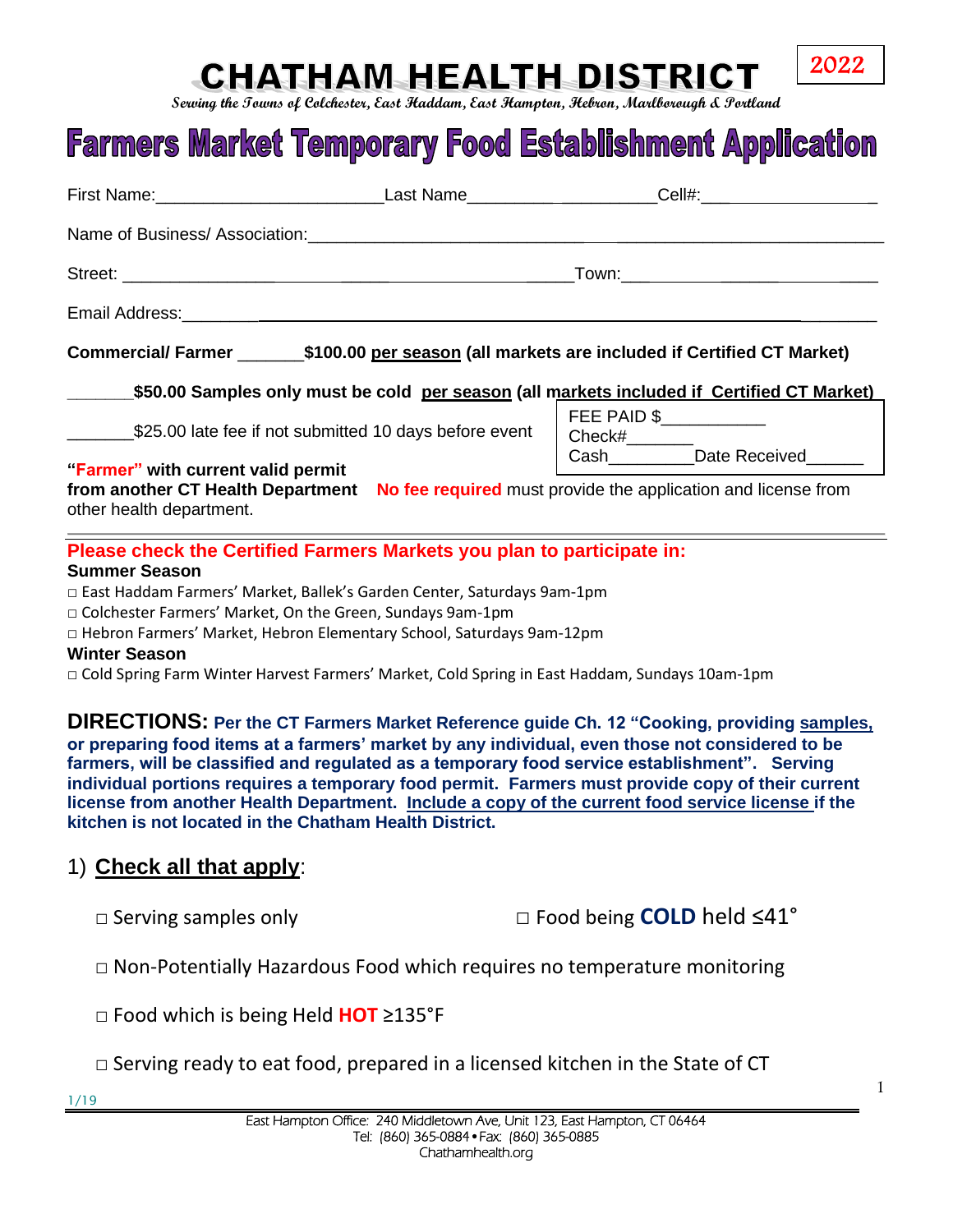2) List **all** food and beverage items to be prepared, sampled or served. Attach a separate sheet if necessary.

|                                                                                                                                                                                                                                                                                                                                                                                                                                                                                                                                                                                                                                                                                                                                       | Prepared at ______TFS Booth____Kitchen |  |
|---------------------------------------------------------------------------------------------------------------------------------------------------------------------------------------------------------------------------------------------------------------------------------------------------------------------------------------------------------------------------------------------------------------------------------------------------------------------------------------------------------------------------------------------------------------------------------------------------------------------------------------------------------------------------------------------------------------------------------------|----------------------------------------|--|
|                                                                                                                                                                                                                                                                                                                                                                                                                                                                                                                                                                                                                                                                                                                                       |                                        |  |
|                                                                                                                                                                                                                                                                                                                                                                                                                                                                                                                                                                                                                                                                                                                                       |                                        |  |
|                                                                                                                                                                                                                                                                                                                                                                                                                                                                                                                                                                                                                                                                                                                                       |                                        |  |
| Note: If your food preparation procedures cannot fit in the above, please add an attached sheet.<br>1. Will all food be prepared at the temporary food event?<br>$\overline{\phantom{iiiiiiiiiiiiiiiiiiiiiiiiiiiiiiiiii}}$ YES<br><b>NO</b><br>2. Describe the food source and operation approach at the event:<br>Note: There shall be no home cooking or home preparation of food offered at temporary<br>food events. All food must be obtained from a licensed and permitted retail or wholesale<br>distributor. Circle all that apply:<br>a. Food prepared or precooked at a licensed kitchen or restaurant.<br>b. Precooked food ordered/purchased or donated by food establishment.<br>c. Food will be cooked on the premises. |                                        |  |

- d. Mobile Vendor
- 3. If you answered yes to question 3a or 3b
	- a. Name of Licensed establishment
	- b. Address of licensed establishment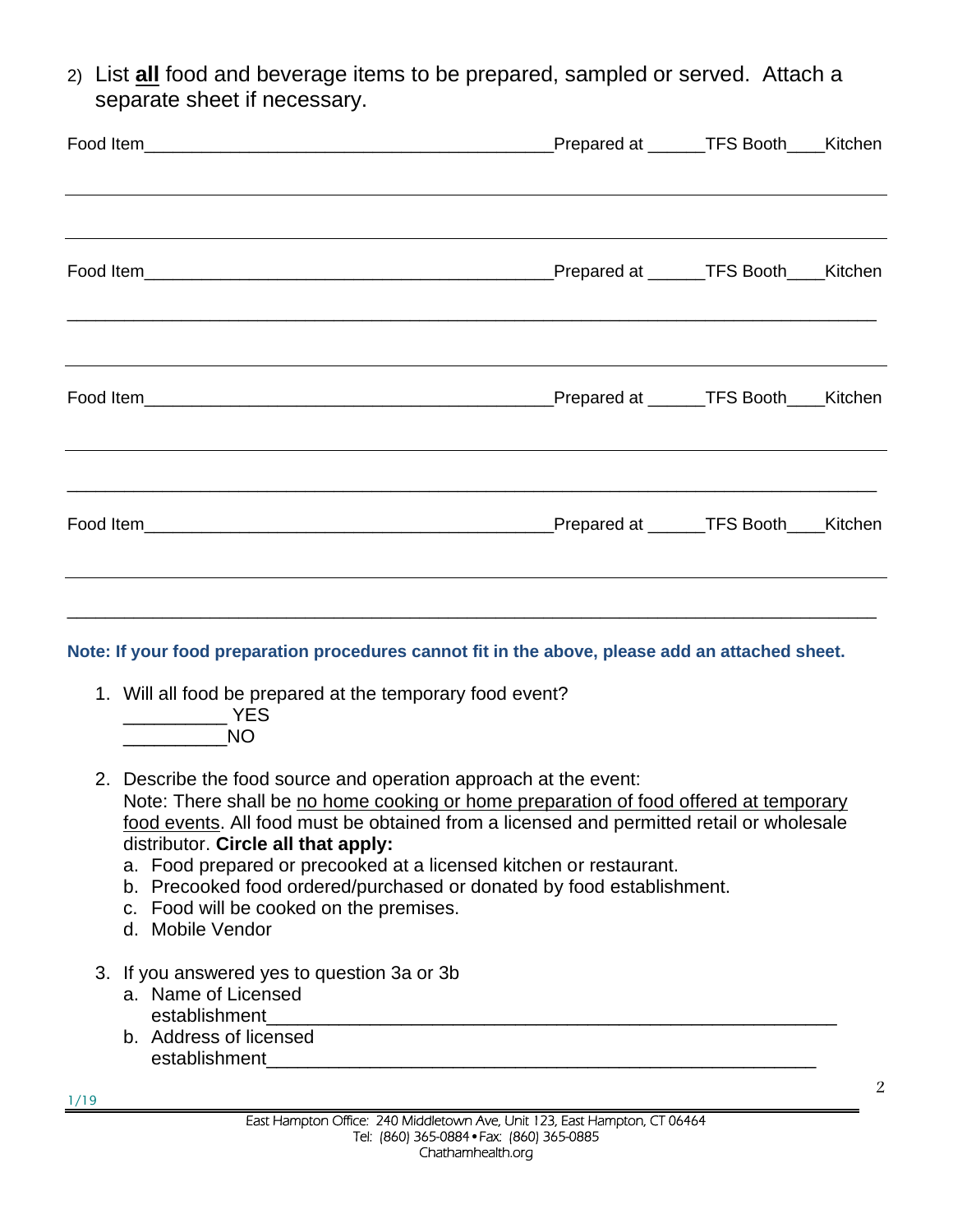- c. Please submit license to Chatham Health District with this application if issued outside the Chatham Health District.
- 4. Describe how Potentially Hazardous Foods (PHF) will be transported from the licensed kitchen to the event **SAFELY within adequate temperature range (be specific**). Check all that apply:

| <b>Thermal Vehicles</b> | Cooler with Ice |
|-------------------------|-----------------|
| Thermal Box:            | Thermal Bag     |
| Other (describe)        |                 |

NOTE: Record time and temperatures of all products before leaving base of operation (this allows Chatham Health District to allow reheating or rapid chilling of food product onsite rather than discarding food items)

5. Identify cooking equipment and approach, **choose as many as apply**:

| Gas Grill             | Kettle (corn) |
|-----------------------|---------------|
| Propane burner/ stove | Frver         |
| Other (specify)       |               |

- 6. Describe how electricity will be provided to the temporary food establishment.
- \_\_\_\_\_\_\_\_\_\_\_\_\_\_\_\_\_\_\_\_\_\_\_\_\_\_\_\_\_\_\_\_\_\_\_\_\_\_\_\_\_\_\_\_\_\_\_\_\_\_\_\_\_\_\_\_\_\_\_\_\_\_\_\_\_\_\_\_\_\_\_\_ 7. List all places (names and addresses) where the food source especially meats, poultry, seafood (shellfish tags must be kept with the product and held for 90 days) and ice will be purchased.

\_\_\_\_\_\_\_\_\_\_\_\_\_\_\_\_\_\_\_\_\_\_\_\_\_\_\_\_\_\_\_\_\_\_\_\_\_\_\_\_\_\_\_\_\_\_\_\_\_\_\_\_\_\_\_\_\_\_\_\_\_\_\_\_\_\_\_\_\_\_\_\_\_ \_\_\_\_\_\_\_\_\_\_\_\_\_\_\_\_\_\_\_\_\_\_\_\_\_\_\_\_\_\_\_\_\_\_\_\_\_\_\_\_\_\_\_\_\_\_\_\_\_\_\_\_\_\_\_\_\_\_\_\_\_\_\_\_\_\_\_\_\_\_\_\_\_ \_\_\_\_\_\_\_\_\_\_\_\_\_\_\_\_\_\_\_\_\_\_\_\_\_\_\_\_\_\_\_\_\_\_\_\_\_\_\_\_\_\_\_\_\_\_\_\_\_\_\_\_\_\_\_\_\_\_\_\_\_\_\_\_\_\_\_\_\_\_\_\_\_

\_\_\_\_\_\_\_\_\_\_\_\_\_\_\_\_\_\_\_\_\_\_\_\_\_\_\_\_\_\_\_\_\_\_\_\_\_\_\_\_\_\_\_\_\_\_\_\_\_\_\_\_\_\_\_\_\_\_\_\_\_\_\_\_\_\_\_\_\_\_\_\_\_ \_\_\_\_\_\_\_\_\_\_\_\_\_\_\_\_\_\_\_\_\_\_\_\_\_\_\_\_\_\_\_\_\_\_\_\_\_\_\_\_\_\_\_\_\_\_\_\_\_\_\_\_\_\_\_\_\_\_\_\_\_\_\_\_\_\_\_\_\_\_\_\_\_ \_\_\_\_\_\_\_\_\_\_\_\_\_\_\_\_\_\_\_\_\_\_\_\_\_\_\_\_\_\_\_\_\_\_\_\_\_\_\_\_\_\_\_\_\_\_\_\_\_\_\_\_\_\_\_\_\_\_\_\_\_\_\_\_\_\_\_\_\_\_\_\_\_ \_\_\_\_\_\_\_\_\_\_\_\_\_\_\_\_\_\_\_\_\_\_\_\_\_\_\_\_\_\_\_\_\_\_\_\_\_\_\_\_\_\_\_\_\_\_\_\_\_\_\_\_\_\_\_\_\_\_\_\_\_\_\_\_\_\_\_\_\_\_\_\_\_

\_\_\_\_\_\_\_\_\_\_\_\_\_\_\_\_\_\_\_\_\_\_\_\_\_\_\_\_\_\_\_\_\_\_\_\_\_\_\_\_\_\_\_\_\_\_\_\_\_\_\_\_\_\_\_\_\_\_\_\_\_\_\_\_\_\_\_\_\_\_\_\_\_ 8. Identify the source (name and address) of the potable water supply and describe how water will be stored and distributed at the temporary food event. If a non-public water supply is to be used you must submit most recent water tests with this application. \_\_\_\_\_\_\_\_\_\_\_\_\_\_\_\_\_\_\_\_\_\_\_\_\_\_\_\_\_\_\_\_\_\_\_\_\_\_\_\_\_\_\_\_\_\_\_\_\_\_\_\_\_\_\_\_\_\_\_\_\_\_\_\_\_\_\_\_\_\_\_\_\_

\_\_\_\_\_\_\_\_\_\_\_\_\_\_\_\_\_\_\_\_\_\_\_\_\_\_\_\_\_\_\_\_\_\_\_\_\_\_\_\_\_\_\_\_\_\_\_\_\_\_\_\_\_\_\_\_\_\_\_\_\_\_\_\_\_\_\_\_\_\_\_\_\_ \_\_\_\_\_\_\_\_\_\_\_\_\_\_\_\_\_\_\_\_\_\_\_\_\_\_\_\_\_\_\_\_\_\_\_\_\_\_\_\_\_\_\_\_\_\_\_\_\_\_\_\_\_\_\_\_\_\_\_\_\_\_\_\_\_\_\_\_\_\_\_\_\_ \_\_\_\_\_\_\_\_\_\_\_\_\_\_\_\_\_\_\_\_\_\_\_\_\_\_\_\_\_\_\_\_\_\_\_\_\_\_\_\_\_\_\_\_\_\_\_\_\_\_\_\_\_\_\_\_\_\_\_\_\_\_\_\_\_\_\_\_\_\_\_\_\_

- \_\_\_\_\_\_\_\_\_\_\_\_\_\_\_\_\_\_\_\_\_\_\_\_\_\_\_\_\_\_\_\_\_\_\_\_\_\_\_\_\_\_\_\_\_\_\_\_\_\_\_\_\_\_\_\_\_\_\_\_\_\_\_\_\_\_\_\_\_\_\_\_ 9. Hand washing facilities with soap and paper towels are required to be set up and used by employees/ servers. Please **indicate/ circle** below the setup you will provide.
	- a. Commercial portable hand washing station
	- b. Temporary hand washing set up, MUST include items 1 and 2 listed items below: 1. Thermal water tank with Spigot
		- 2. Waste water bucket
	- c. Working hand sink inside the mobile food unit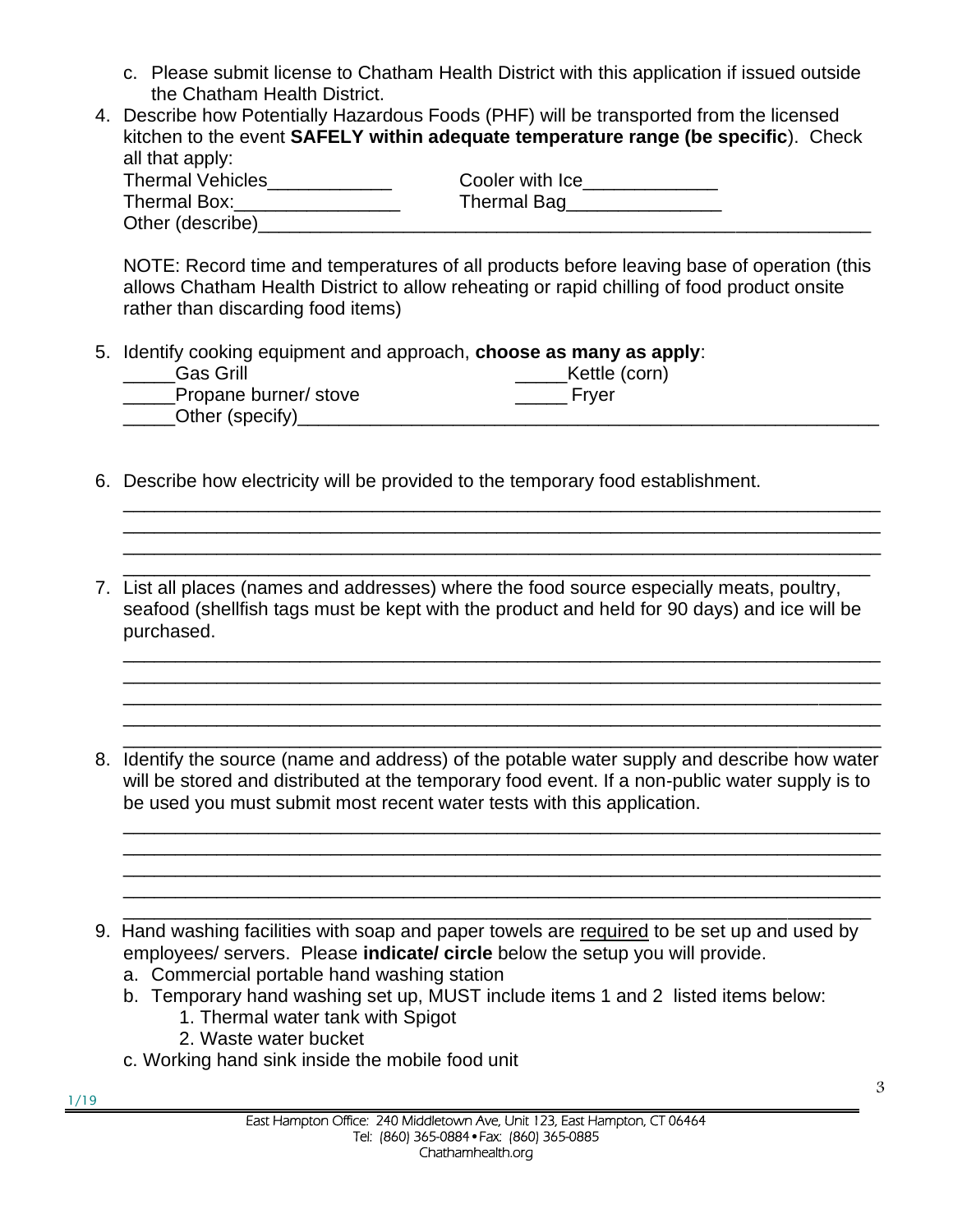10. Waste water and grease disposal: Describe how wastewater will be collected, stored and disposed. NOTE: No waste water or grease is permitted to be disposed of on the ground or down a storm drain.

\_\_\_\_\_Collected by event coordinator \_\_\_\_\_Bring back to base of operation

- 11. How and where will equipment and utensils be washed? Circle at least on item below. a. Commercial ware washing facility on event premises
	- b. Portable 3-bay sink with hot and cold water connected to blue boy
	- c. Three containers of suitable size (adequate for submerging largest piece of equipment)
	- d. Will bring back to the base of operation to wash (ONLY for events less than 4 hours)
	- e. Not applicable (if using single service utensils or prepackaged foods)
- 12. What type of sanitizer will be used? You must provide corresponding test strips to be sure sanitizer is the correct concentration.

\_\_\_\_\_Chlorine Sanitizer (bleach and water solution)

\_\_\_\_\_Quaternary ammonium solution (tablets)

9. Garbage containers: Describe the number and location of garbage containers.

\_\_\_\_\_\_\_\_\_\_\_\_\_\_\_\_\_\_\_\_\_\_\_\_\_\_\_\_\_\_\_\_\_\_\_\_\_\_\_\_\_\_\_\_\_\_\_\_\_\_\_\_\_\_\_\_\_\_\_\_\_\_\_\_\_\_\_\_\_\_\_\_ 10.If hot holding foods what heat source will be used to keep hot foods hot (at 140 degrees and above)? (pizza, soup,etc)

\_\_\_\_\_\_\_\_\_\_\_\_\_\_\_\_\_\_\_\_\_\_\_\_\_\_\_\_\_\_\_\_\_\_\_\_\_\_\_\_\_\_\_\_\_\_\_\_\_\_\_\_\_\_\_\_\_\_\_\_\_\_\_\_\_\_\_\_\_\_\_\_\_ \_\_\_\_\_\_\_\_\_\_\_\_\_\_\_\_\_\_\_\_\_\_\_\_\_\_\_\_\_\_\_\_\_\_\_\_\_\_\_\_\_\_\_\_\_\_\_\_\_\_\_\_\_\_\_\_\_\_\_\_\_\_\_\_\_\_\_\_\_\_\_\_\_ \_\_\_\_\_\_\_\_\_\_\_\_\_\_\_\_\_\_\_\_\_\_\_\_\_\_\_\_\_\_\_\_\_\_\_\_\_\_\_\_\_\_\_\_\_\_\_\_\_\_\_\_\_\_\_\_\_\_\_\_\_\_\_\_\_\_\_\_\_\_\_\_\_

- Electric Steamer **Electric Steamer Electric Steamer Electric** Steamer Grill Grill  $N/A$  (cold food only)
- Propane Steamer \_\_\_\_\_\_Will cook and serve no hot holding
- \_\_\_\_\_\_Other(describe)\_\_\_\_\_\_

11.Describe how cold foods will be kept at 45 degrees and below

- \_\_\_\_\_Commercial cooler/freezer \_\_\_\_\_Cooler with Ice
- \_\_\_\_\_Ice packs \_\_\_\_\_Other (describe)\_\_\_\_\_\_\_\_\_\_\_\_\_\_\_\_\_\_\_
- 12.You are required to have thermometers in all cooler and way to sanitize probe thermometers onsite. Select from items below which you will have onsite:
	- Louis Digital thin probe thermometer **Louis 2** Alcohol Swabs
	- \_\_\_\_\_Cooler thermometers \_\_\_\_\_ Metal Stem Thermometers
- 13.Food Protection equipment is required, circle what you will provide below.
	- a. Tent required if food will be prepared, cooked and dispensed outside
	- b. Food MUST be properly covered, sneeze guards will be required for self-serve or areas open to the public
	- c. Adequate shelves required for storing food and food service items, containers MUST be off the floor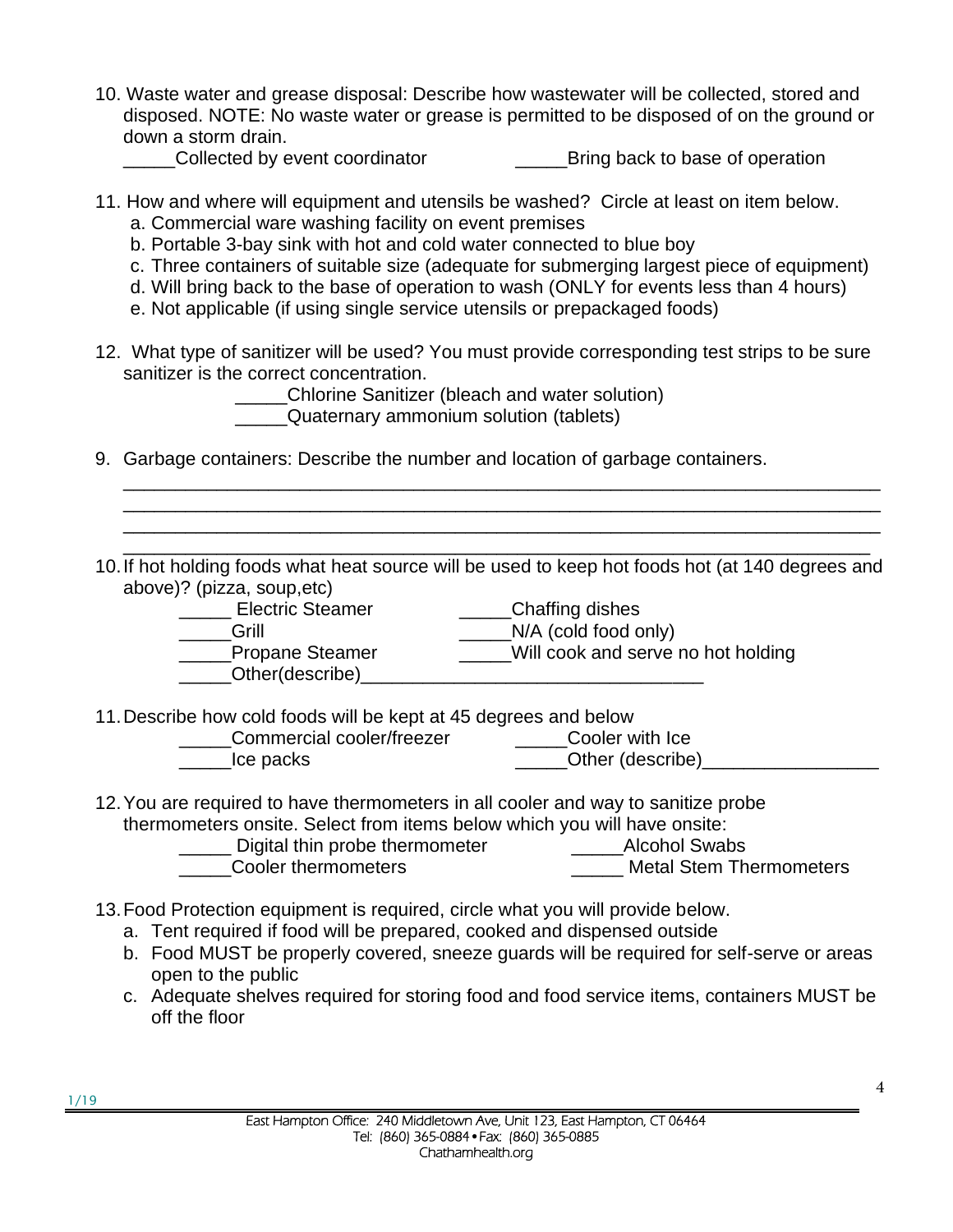14. Please indicate how employee hygiene will be clean, neat and protect food items from contamination. Check all that will be provided.

Effective hair restraints (hat or hair net) \_\_\_\_\_\_\_No exposed open cuts/wounds Clean outer clothes including apron The Second grade gloves

**Statement:** I hereby certify that the above information is correct, and I fully understand that any deviation from the above without prior permission from the Chatham Health District may nullify final approval. I certify that I have received and am familiar with the Guidelines for Food Service at Temporary Events and that the above described establishment will be operated and maintained in accordance with these Guidelines and the Public Health Code of the State of Connecticut.

Using Attachment A, I will record the names, phone numbers, and locations for the entire Farmers Market season. I will return Attachment A to the CHD at the end of the season and it shall be available upon request.

I will POST a valid license at each Farmers' Market location/ event.

This application is for Chatham Health District approval only, the applicant must contact the Market Master for each Farmers' Market separately.

| This is an application; activity is not authorized until a permit is issued. |  |                  |                   |  |  |
|------------------------------------------------------------------------------|--|------------------|-------------------|--|--|
| <b>Chatham Health District:</b> for office use only                          |  |                  | = = = = = = = = = |  |  |
|                                                                              |  | APPROVAL: YES NO |                   |  |  |
|                                                                              |  |                  |                   |  |  |
|                                                                              |  |                  |                   |  |  |
|                                                                              |  |                  |                   |  |  |
|                                                                              |  |                  |                   |  |  |
|                                                                              |  |                  |                   |  |  |

5